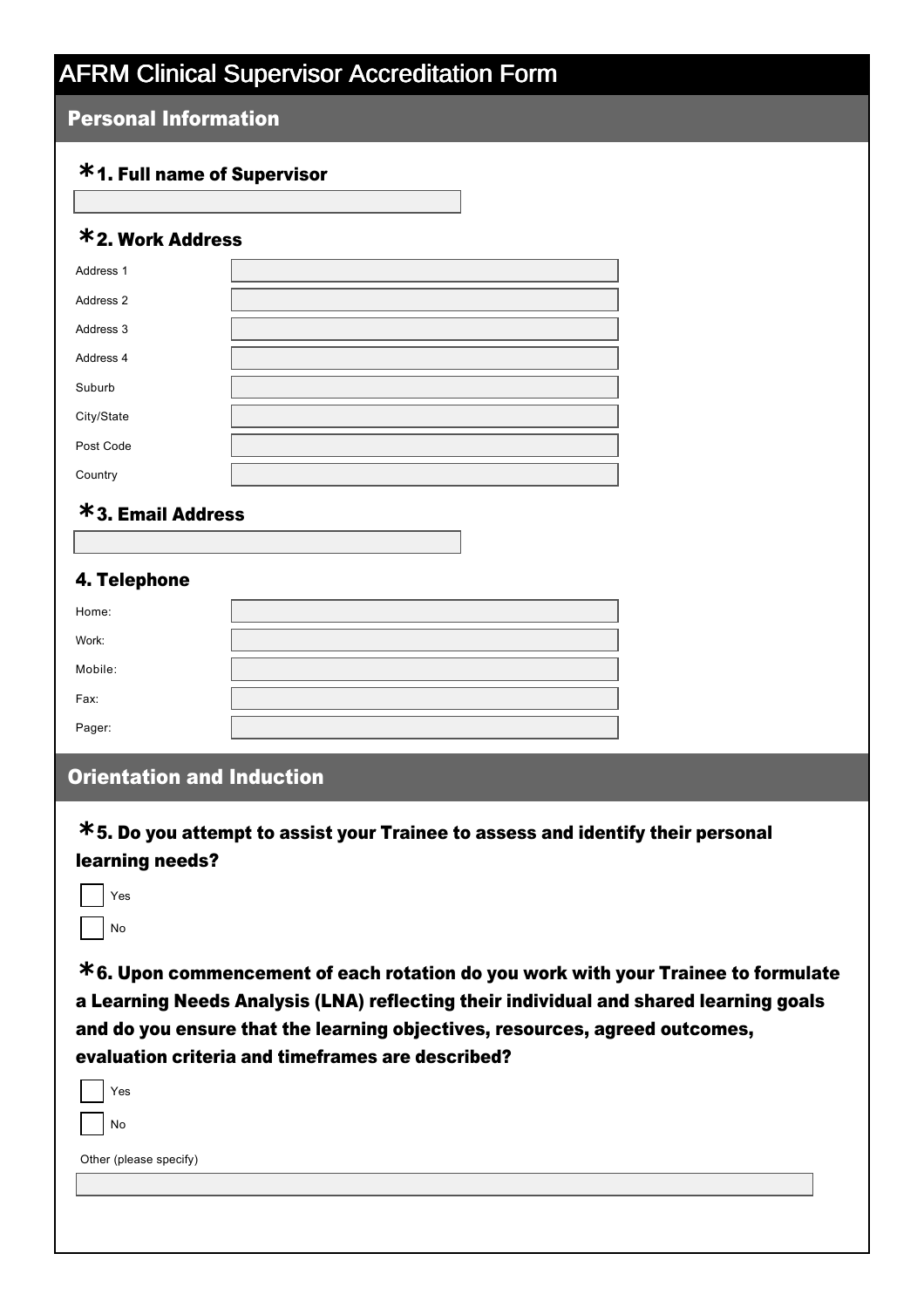| <b>AFRM Clinical Supervisor Accreditation Form</b>                                   |
|--------------------------------------------------------------------------------------|
| $*$ 7. Do you ensure that the Trainee is properly inducted and introduced to all     |
| Ward, Unit and Allied Health staff at the commencement of the rotation?              |
| Yes                                                                                  |
| No                                                                                   |
| <b>Teaching and Learning</b>                                                         |
| <b>*8. Are you an accredited AFRM Clinical Supervisor?</b>                           |
| Yes                                                                                  |
| No                                                                                   |
| *9. Do you set aside regular and devoted meeting/teaching times with your Trainee?   |
| Yes                                                                                  |
| No                                                                                   |
| $*$ 10. Do you make a conscious effort to demonstrate appropriate knowledge, skills  |
| and personal behaviours and to articulate the importance and value of these domains? |
| Yes                                                                                  |
| No                                                                                   |
| *11. Do you encourage your Trainee to demonstrate leadership in case conferences,    |
| family conferences and bedside/ward rounds?                                          |
| Yes                                                                                  |
| No                                                                                   |
| *12. Do you regularly supervise your Trainee's skill development in physical         |
| examination techniques, interpersonal communication, team management, teaching       |
| others and research development?                                                     |
| Yes                                                                                  |
| No                                                                                   |
| *13. Do you attempt to maximise the exposure of your Trainee to you in as many       |
| clinical and non-clinical settings as possible?                                      |
| (examples - interacting with patients, families, colleagues, staff and friends)      |
| Yes                                                                                  |
| No                                                                                   |
|                                                                                      |
|                                                                                      |
|                                                                                      |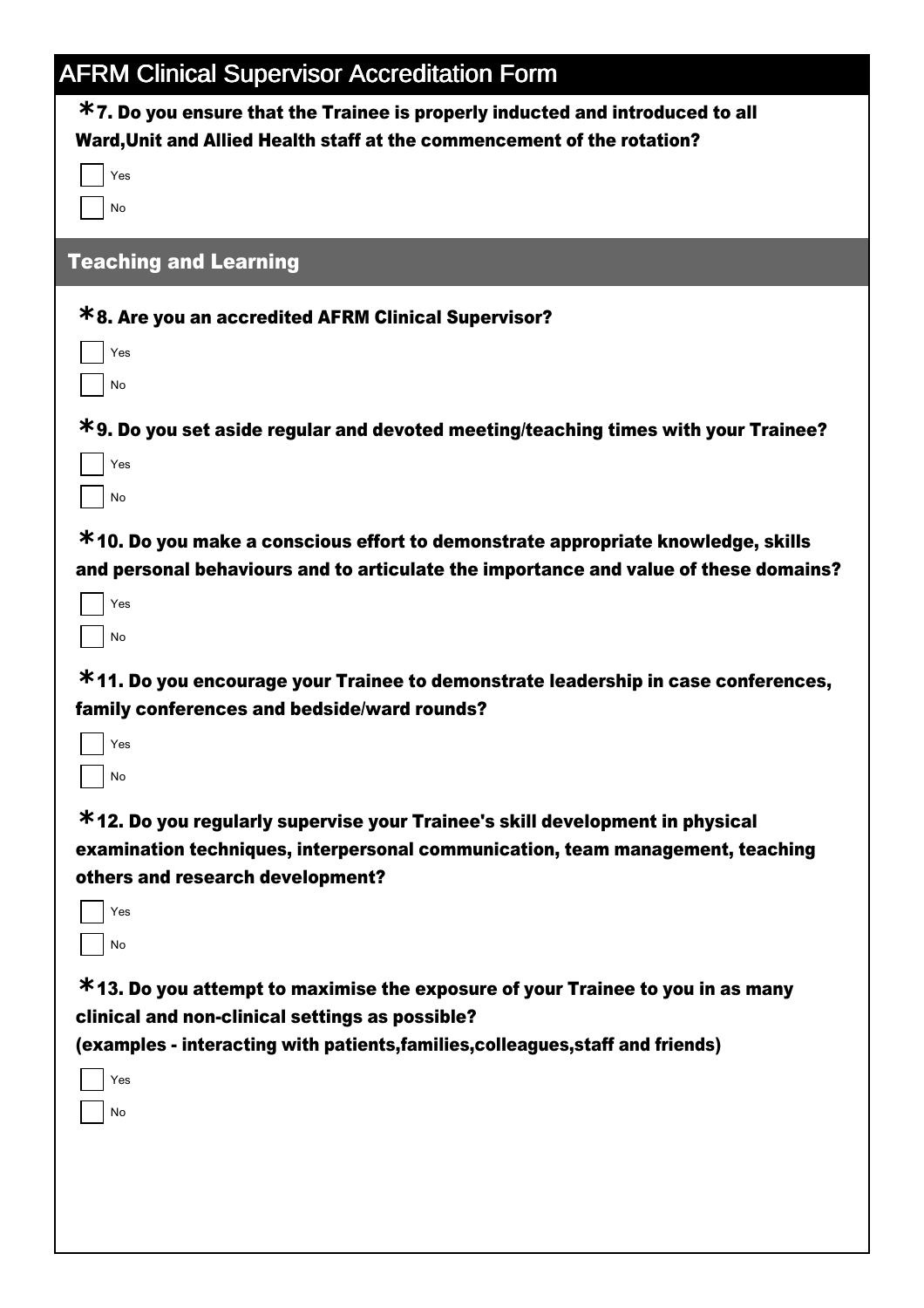14. Do you reflect on the positive attributes and qualities of your Trainee and how **\*** they are a positive role model to those around them and do you try to encourage and assist the development of their personality and professional style?

| 'es      |
|----------|
| $\Omega$ |

**\*15. Do you ensure that your Trainee is able to complete at least 2 In-Training Long** Case Assessments (ITLCAs) per training term as per the guidelines set out in the Guide for Clinical Supervisors?

| ⁄es |
|-----|
| No  |

### Monitoring and Evaluating Trainee Performance

16. Do you refer to the Learning Needs Analysis (LNA) regularly during learning **\*** sessions and together with your Trainee review the objectives and strategies depending on the progress of the term and the Trainee?

| Yes     |
|---------|
| lo<br>Ń |

**\*17. Do you provide informal feedback to the Trainee on a day-to-day basis?** 

| 'es |
|-----|
| N٥  |

18. Do you regularly encourage the Trainee to seek peer feedback and to self-**\*** evaluate?

| es |
|----|
| Ó  |

19. Do you conduct formative interviews with the Trainee at 2 and 4 months and **\*** complete the Supervisor's Report upon the completion of the Trainee's term?

| ⁄es |
|-----|
| ö   |

20. Upon the conclusion of the rotation do you get together with your Trainee to **\*** consider the extent to which the objectives have been achieved and to reflect on the quality of the duration of the learning experience?

| es |
|----|
| Ó  |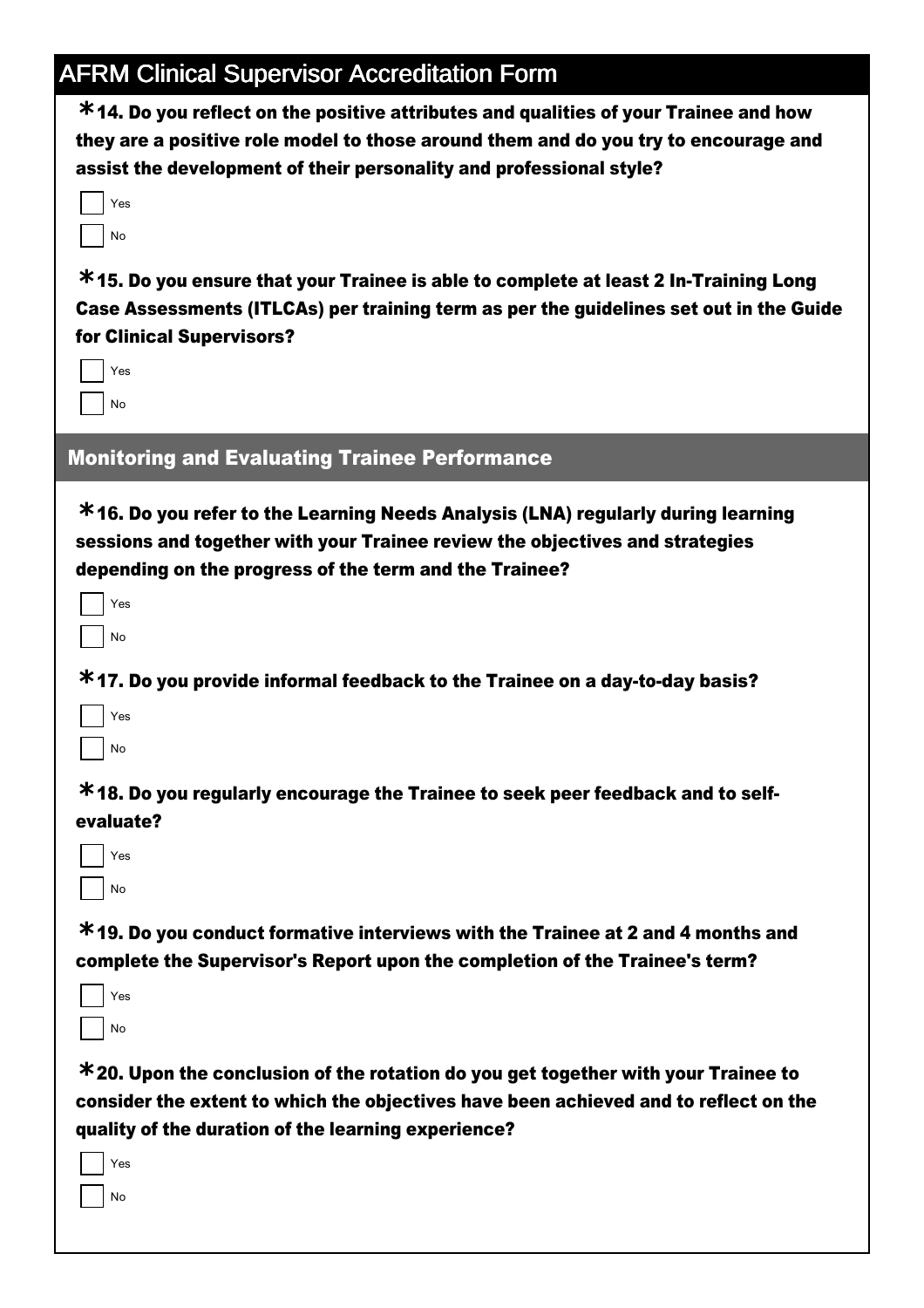21. Do you complete the Supervisor's Report in a comprehensive and timely **\*** manner?

| 'es |
|-----|
| No  |

22. Do you attempt to identify your mutual perception of any problems which may **\*** arise in the course of the training term early on and discuss with your Trainee your mutual perception?

| ⁄es |
|-----|
| No  |
|     |

Other (please specify)

23. Are you aware of the importance of communicating any matters of concerns **\*** arising about a Trainee's performance in training or service roles to the Faculty Education Committee (FEC) or it's Sub-Committees and in the past have you always communicated such matters as they have arised?

| Yes |
|-----|
| N٥  |

Other (please specify)

## Supervision Skills

24. Do you endeavour to the best of your ability to make yourself approachable and **\*** accessible to your Trainee?

| ٩s |
|----|
| b  |

25. Do you regularly reflect on both your Trainee's and your own preferred **\*** intellectual and learning styles and are you aware that these directly influence your interaction with Trainees?

| es |
|----|
| o  |

26. Are you prepared to share with your Trainee your thoughts and feelings about **\*** your own career and how you cope with the demands of a professional life?

| es |
|----|
| ö  |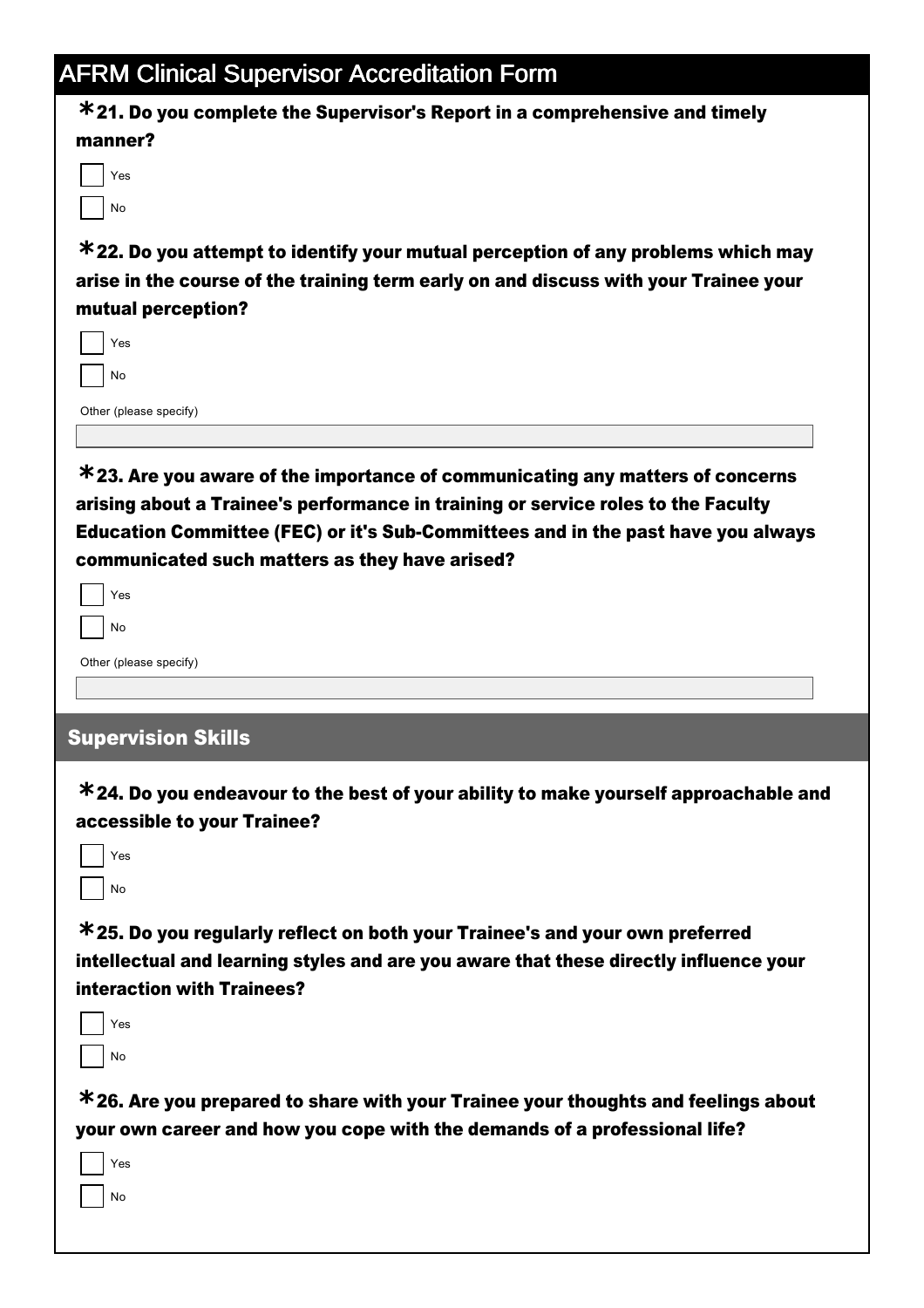| <b>AFRM Clinical Supervisor Accreditation Form</b>                                       |  |
|------------------------------------------------------------------------------------------|--|
| $*$ 27. Do you have an awareness of the needs of different cultural and linguistic       |  |
| groupings and are you able to work within and across these groupings?                    |  |
| Yes                                                                                      |  |
| No                                                                                       |  |
| $*$ 28. Do you strive to be a positive role model for the Trainee and recognise that the |  |
| example you set may have a significant impact on the Trainee?                            |  |
| Yes                                                                                      |  |
| No                                                                                       |  |
| $*$ 29. Are you aware of your own best qualities and do you endeavour to articulate and  |  |
| demonstrate these attributes?                                                            |  |
| Yes                                                                                      |  |
| No                                                                                       |  |
| <b>*30. What are your best qualities and attributes?</b>                                 |  |
|                                                                                          |  |
|                                                                                          |  |
|                                                                                          |  |
| *31. Are you aware of your own strengths and weaknesses as a Clinical Supervisor?        |  |
| Yes                                                                                      |  |
| No                                                                                       |  |
| *32. What are your strengths as a Clinical Supervisor?                                   |  |
|                                                                                          |  |
|                                                                                          |  |
|                                                                                          |  |
| <b>*33. What are your weaknesses as a Clinical Supervisor?</b>                           |  |
|                                                                                          |  |
|                                                                                          |  |
|                                                                                          |  |
|                                                                                          |  |
| *34. What areas or supervisory skills could you improve on?                              |  |
|                                                                                          |  |
|                                                                                          |  |
|                                                                                          |  |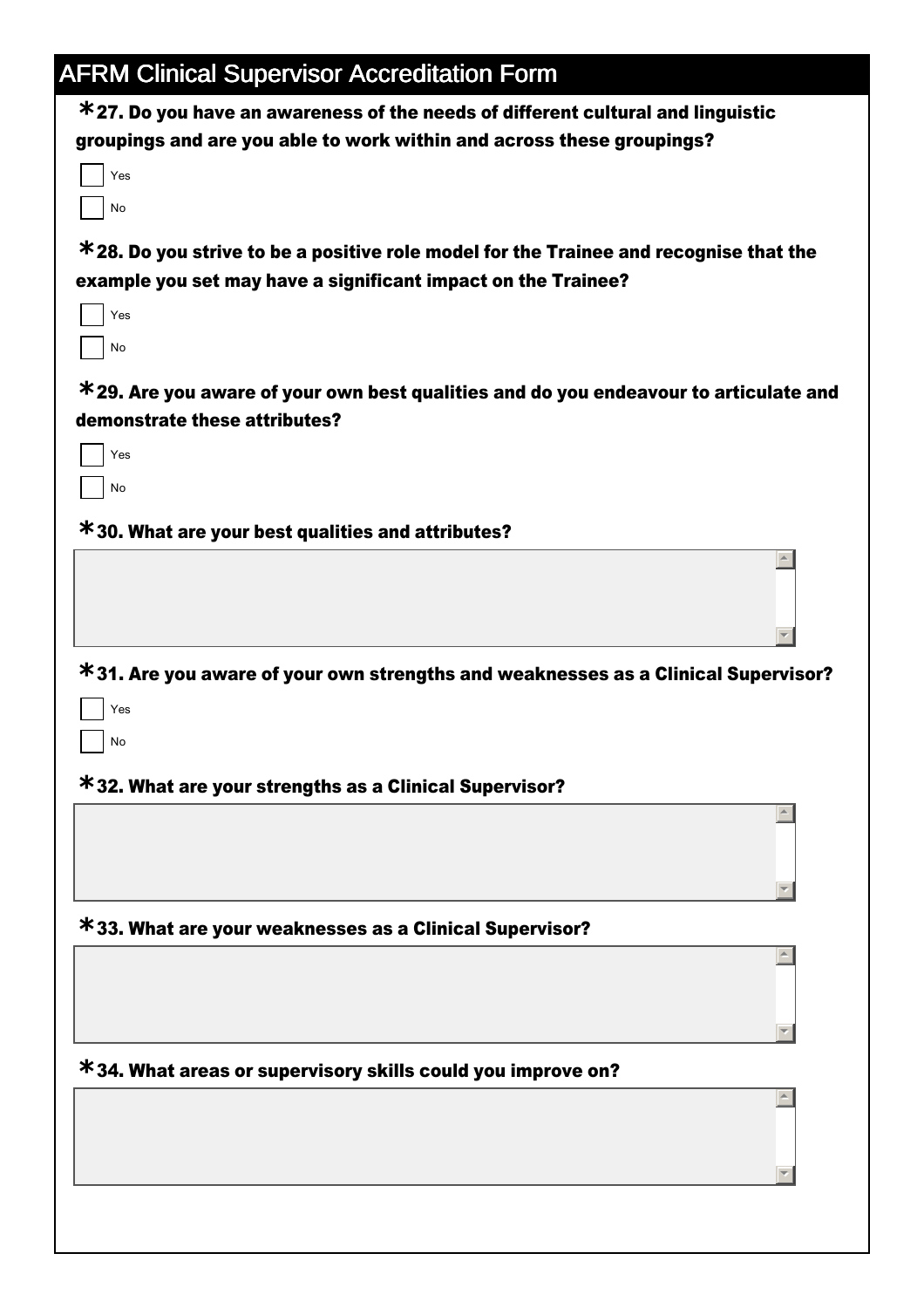35. How could you improve these areas/skills? **\***

## 36. What are your future goals as a Supervisor? **\***

### Declaration of Compliance

37. I am familiar with and fulfill my role and responsibilities as a Clinical Supervisor as **\*** outlined in the AFRM Manual for Clinical Supervisors.

 $\overline{\phantom{a}}$ 

 $\overline{\phantom{a}}$ 

 $\blacktriangle$ 

 $\overline{\phantom{a}}$ 

 $()$  Yes

38. At the commencement of each rotation I work / will work with my Trainee to **\*** formulate a Learning Needs Analysis (LNA).

 $($   $)$  Yes

39. I set aside / will set aside regular and devoted meeting/training times with my **\*** Trainee.

 $()$  Yes

40. I work / will work closely with my Trainee to identify and address any training or **\*** workload problems.

 $()$  Yes

41. I complete / will complete the Supervisor's Report in a timely and comprehensive **\*** manner.

 $($   $)$  Yes

42. I communicate / will communicate with the Faculty Education Committee or its **\*** Sub-Committees regarding any matters of concern arising about Trainee's performance in training or service roles.

 $()$  Yes

43. I complete / will complete the Training Faculty Accreditation Questionaire as **\*** required for ongoing Accreditation of my Rehabilitation facility/unit.

Yes

Not Applicable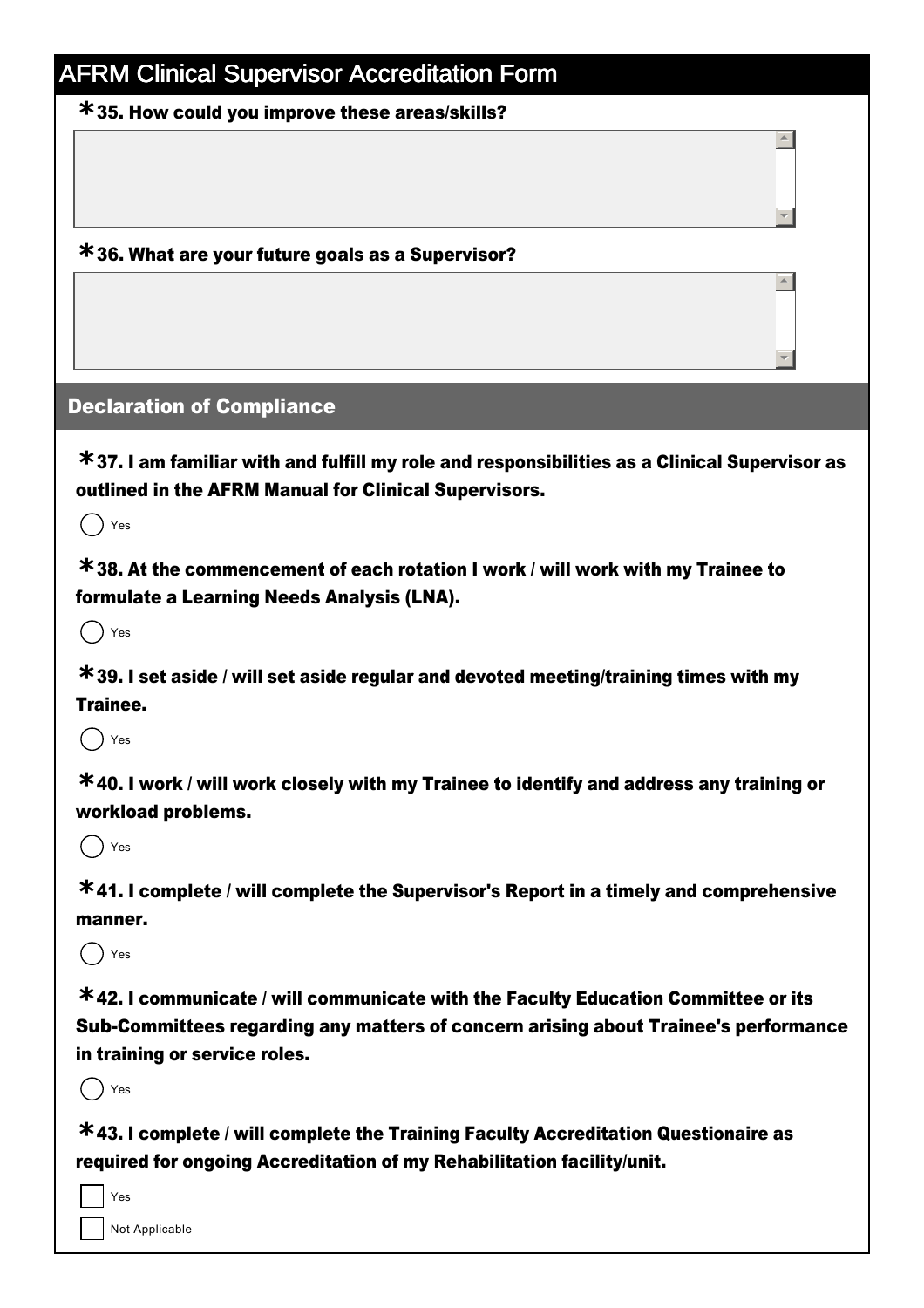#### Supervisor Training

I am aware of the importance of ongoing Supervisor training and I have attended the following educational programs/activities for Clinical Supervisors in the past 3 years:

## 44. Details of programs/activities attended **\***

| Date -             |  |
|--------------------|--|
| Duration (hrs) -   |  |
| Activity Name -    |  |
| Topics covered -   |  |
| Supervisory skills |  |
| learned/improved - |  |

#### 45. Details of programs/activities attended

| Date -                                   |  |
|------------------------------------------|--|
| Duration (hrs) -                         |  |
| Activity Name -                          |  |
| Topics covered -                         |  |
| Supervisory skills<br>learned/improved - |  |

#### 46. Details of programs/activities attended

| Date -                                   |  |
|------------------------------------------|--|
| Duration (hrs) -                         |  |
| Activity Name -                          |  |
| Topics covered -                         |  |
| Supervisory skills<br>learned/improved - |  |

#### Statement by the Supervisor

47. I certify that the details supplied above on this form are accurate and correct. I **\*** understand that the AFRM Education Committee or its representatives may contact organising bodies of the learning programs which I claim to have attended in order to confirm my attendance.

| Please enter your full      |  |
|-----------------------------|--|
| name to sign electronically |  |
| Date                        |  |

### Thank You

You have now completed the Supervisor Accreditation Form.